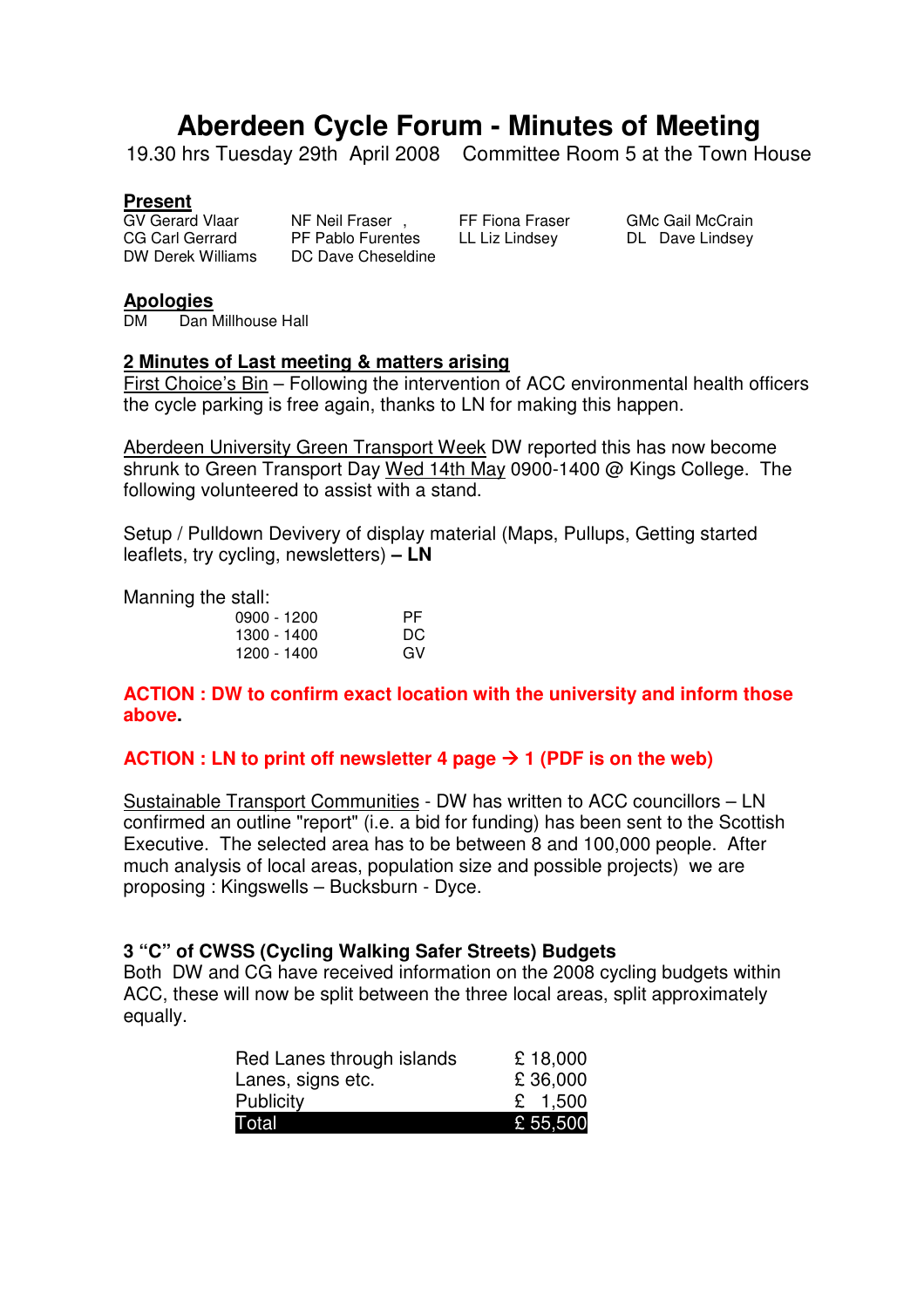The £1,500 on publicity was discussed at the meeting. This is currently under challenge by ACC auditors as may not classify as capital item, if so the £1500 will move to elsewhere in the budget.

Doug Ritchie (Engineer in roads dept.) is proposing a meeting in next month to go through our priority list. CH has met with LN and collected all the suggestions form earlier years.

### **ACTION : CG to collate rank and circulate before the meeting**

2007 Cycle Spend by ACC – year end figures are not yet available but it is estimated total of £51,411 was spent from a budget of 51,500. (details in Doug Ritchie's letter – copy in filestore)

New North Deeside Road Lanes / Islands – This is perhaps one of the largest examples of the new red-islands/lanes we have. Lanes were installed on  $4<sup>th</sup>$  April. CG did an audit and highlighted some gaps, work was completed at the end of April.

The lanes do not go through the "TorNa Dee junction", it is understood this will shortly become a traffic light junction and further work will follow.

LN has received feedback from several cyclists that the lanes are an improvement. With the work now completed agreed to perform an e-consultation, thanks is also due to the roads engineers who performed the work (see below).

#### **ACTION – CG to perform E-Consultation, with Email to those who live along the route**

#### **Post meeting note:**

http://www.aberdeencycleforum.org.uk/index.php?pf=news.php&nid=60&sid=e

## **4 Cycle Count Results**

Count was completed on the mornings of 22 and  $23<sup>rd</sup>$  April – table attached at rear of minutes. Discussed during the meeting, general observations:

- Higher than anyone was expecting
- Auchmill Road (50 cyclists) was much more than expected shows the promise if a decent route can be developed.
- Gender split ( $\sim$  = 90% male) is interesting.
- Next date September / October
- "Shell path" results clearly justify decision to grit the path this winter.
- By comparison in Edinburgh Spokes had 130 one way on Loathian Road in a hour...

•

#### **ACTIONS:**

**DW to do piece for the web – CG to put onto new page and circulate requesting further volunteers**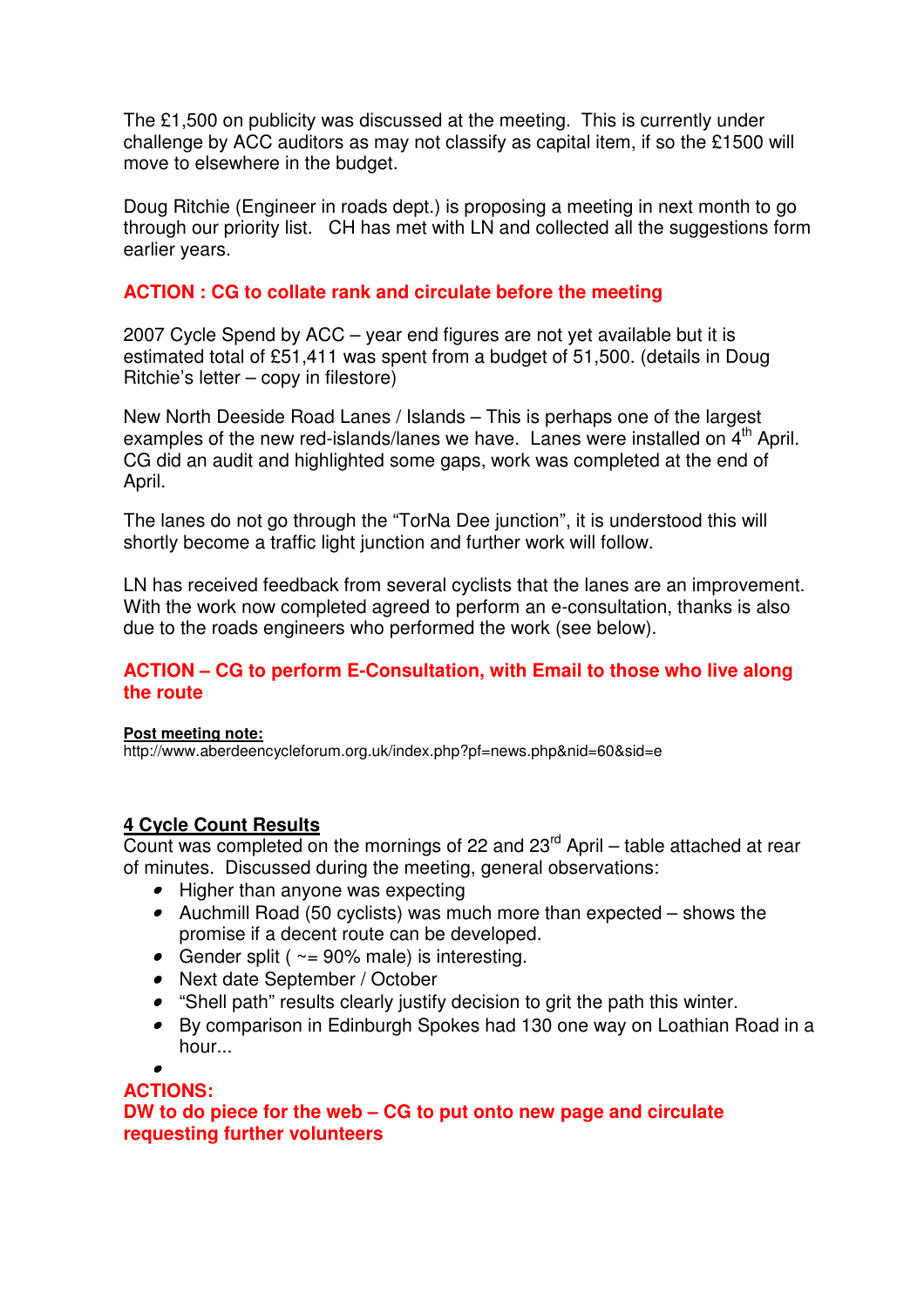Post meeting note : available at: **http://www.aberdeencycleforum.org.uk/index.php?pf=news.php&nid=59**

#### **CG to write to head of roads maintenance (LN to provide the name) thanking him for the gritting and providing the justification.**

### **DW to send results to Nestrans**

### **5 Bike Week (14 – 22 June 2008)**

Commuter Challenge DM has been in contact with Edinburgh Bike who have now agreed to raise their sponsorship to £79 (minimum cost of a bike £229 – 150 from ACC).

CG reported the background to the web site to log results was now available but was not live as part of ACF site until other events are confirmed. questions to be added on the form include:

- **Gender**
- Do you wear Helmets
- What practical thing could change to make the journey better

#### **ACTION : LN to confirm to DM ACC can supply the "missing" £150 in Prize money**

## Highland Games Stall (Sun 15<sup>th</sup> June)

The stall is confirmed. From Bike week we have received a pack of 100 wheel reflectors and balloons etc. LN has a new set of maps and other leaflets. From those at the meeting

Available are: CG, FF, LL, DL, NF(TBC), LN – set up. Not Available: PF, GM,

## **FURTHER VOLOUNTEERS REQUIRED – if you are reading the minutes please get in contact!**

#### **Newsletter**

FF is planning a new "bike week special" – the following volunteered items:

- DW Cycle count (text as per the website)
- Bike Fit / Becycle
- CG Commuter Challenge
- DW Film Night Text
- FF Higland games (come and see us)
- LN Projects update e.g. Kingswells Cycle Path
- GV CTC Special bike week morning runs list.

**Deadline – 10th May**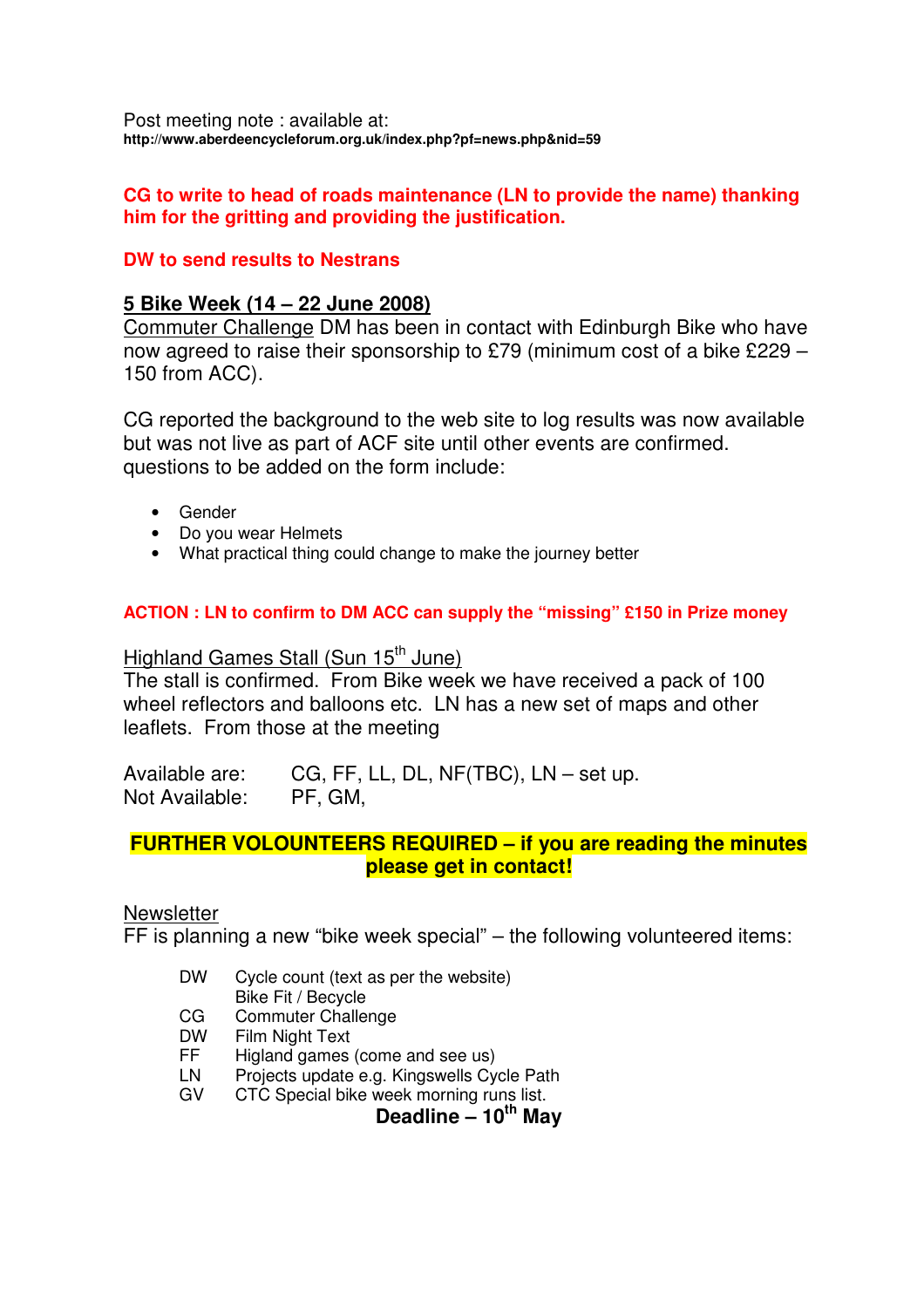### Filmfest

DL reported Cycling Scotland are paying for the rental of the films, a representative for Cycling Scotland will be attending from Edinburgh – also showing a 3minute Cycling Scotland film.

DW has generated publicity text – LN can get "graphic designed" and printed. The date of the film is  $18<sup>th</sup>$  June, the time will be known in next 10 days as the Belmont finalise their program.

## **6 – New promotional "pull ups"**



These are now finished and will be used in Highland games etc – LN showed two at the meeting.

If not in use agreed that they can be leant to other organisations, company BUG's etc if required on a short term basis.

## **7 – New Major Developments –cycle parking**

DC reported he had been in correspondence with Stewart Milne re cycle provision at the new Ac[e]rgy development in Westhill. A minimal total of 12 cycle places will be provided. The status at the other developments is not known (but is not expected to be better). LN reminded all the development was in Aberdeenshire and complaints should be made to the 'shire council.

#### **ACTION : LN to provide name to DC.**

**ACTION: DL to forward issue to Mark hagger (CTC's shire right to ride rep)**

#### **8 - AOB / Date next meeting**

CG reported Jeremy Rushton had received a letter from Transport Scotland re our AWPR objections (it appears transport Scotland are using the address of the first letter received!) Letter has been forwarded to DW.

## **Date of next meeting proposed as Tuesday 27th May, Committee room 2**

Apologies received in advance from ; CG, LL,DL, GM

If the links above don't work you can use the "text select" tool in Acrobat or your PDF reader to cut and paste into your browser